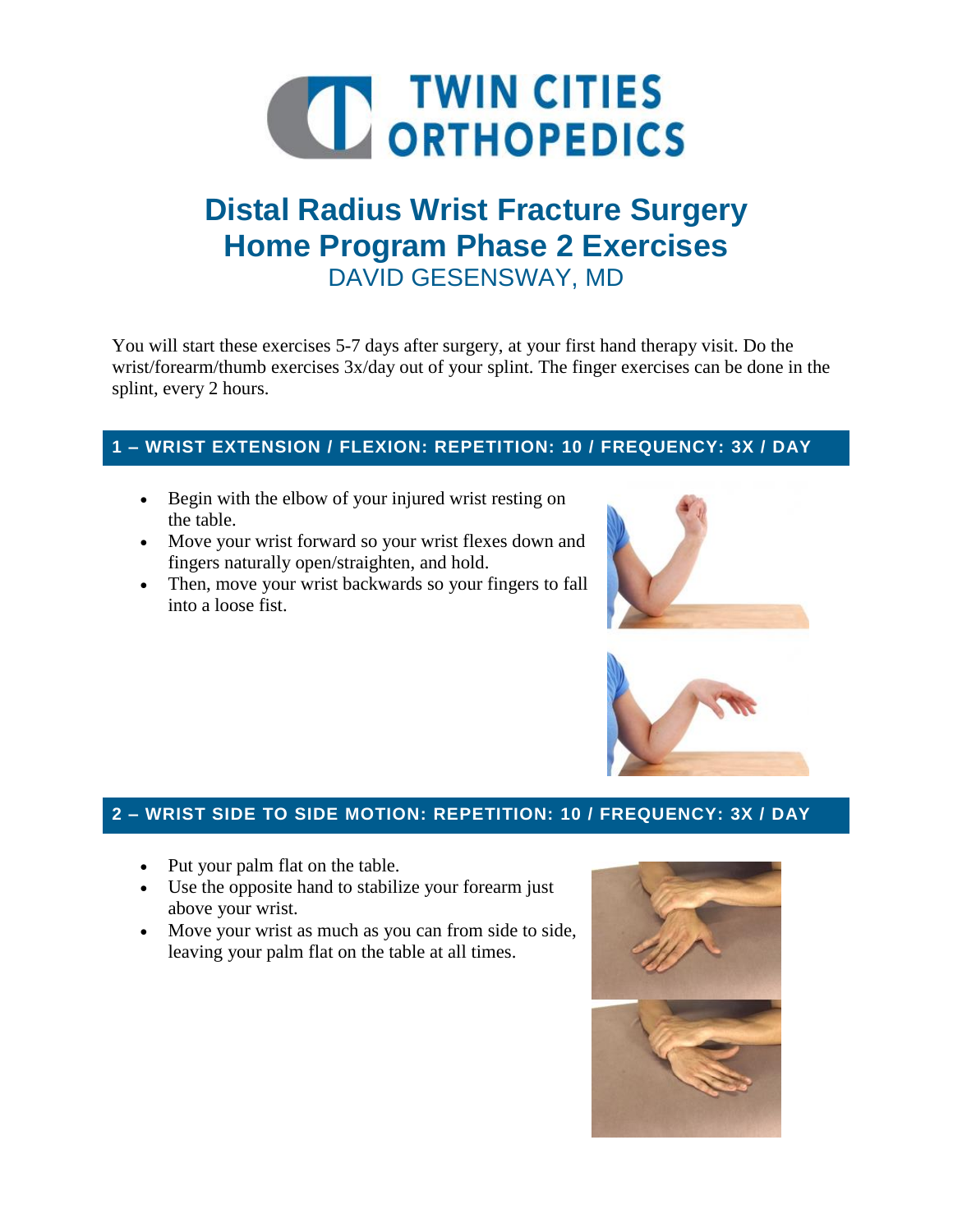#### **3 - FOREARM ROTATION: REPETITION: 10 / FREQUENCY: 3X / DAY**

- Sit up straight in a chair with your elbow bent 90 degrees, in a handshake position.
- Turn your forearm palm up, hold 10 seconds, and then palm down, hold 10 seconds.



#### **4 - TENDON GLIDING COMBO: REPETITION: 10 / FREQUENCY: 6X / DAY**

Start with your fingers and wrist straight. Without moving your wrist, do the following movements:

- 1. Flex the tips of your fingers into a claw position.
- 2. Curl your fingers into a fist (without the thumb).
- 3. Flex your fingers as if waving, keeping the fingers straight.
- 4. Flex the fingers down, reaching to the base of the palm
- 5. Straighten fingers to starting position.



#### **5 - SINGLE FINGER BENDS: REPETITION: 10 / FREQUENCY: 6X / DAY**

 With your arm up in the air, bend each of finger, one at a time, to the base of the palm and then straighten.

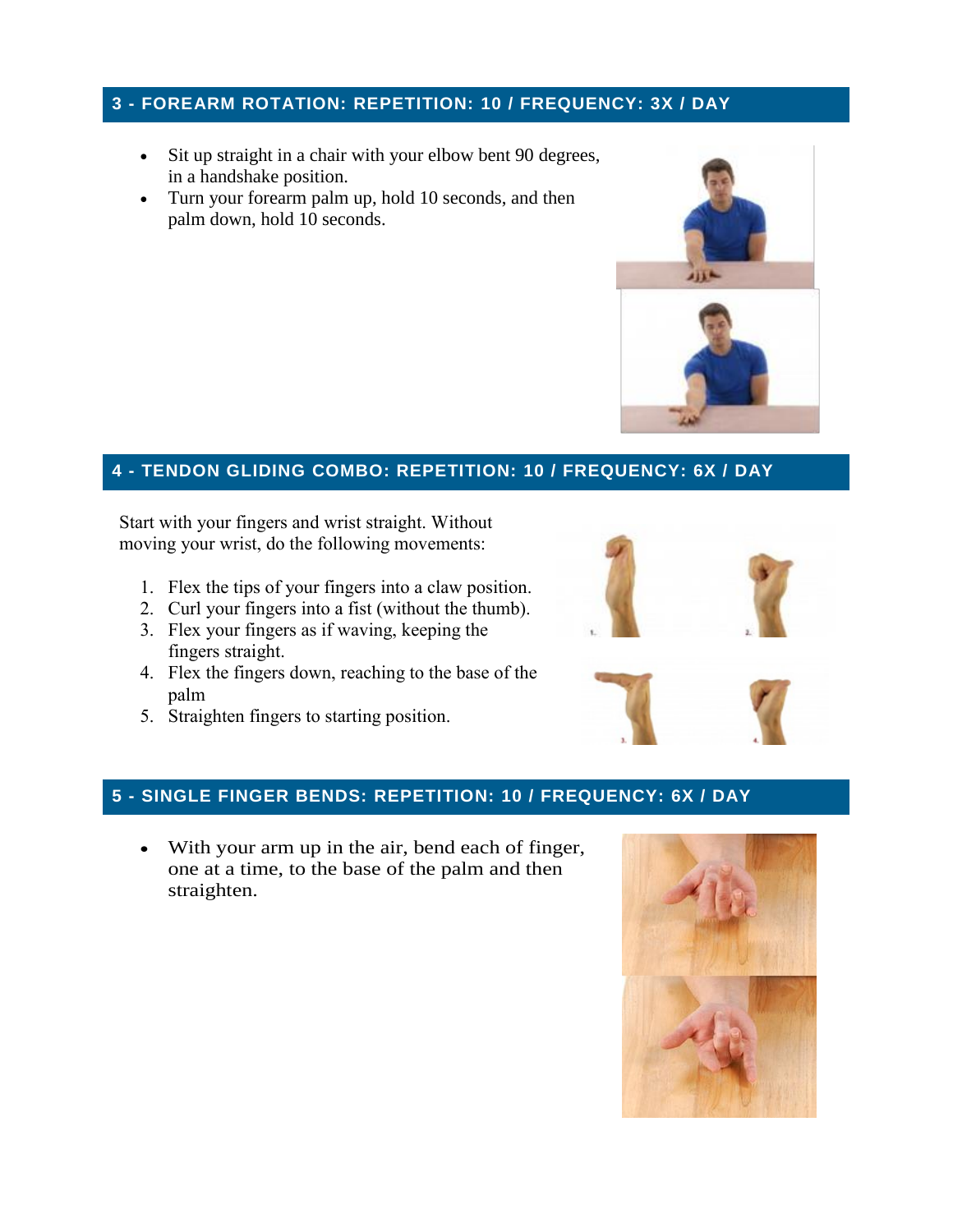#### **6 – THUMB CIRCLES: REPETITION: 10 / FREQUENCY: 3X / DAY**

- Rotate thumb in circles, both directions, without moving the wrist.
- Make as wide a circle as possible, slowly.



### **7- THUMB TO FINGERTIPS: REPETITION: 10 / FREQUENCY: 3X / DAY**

• Touch the thumb to the tip of each finger. When you get to the little finger, move the thumb down the little finger, towards the palm.



#### **1 – 7 EXERCISE SUMMARY:**



**Exercise 1: Wrist extension and flexion** Repetition: 10 / Frequency: 3x / day



**Exercise 2: Wrist side to side motion** Repetition: 10 / Frequency: 3x / day



**Exercise 3: Forearm rotation** Repetition: 10 / Frequency: 3x / day